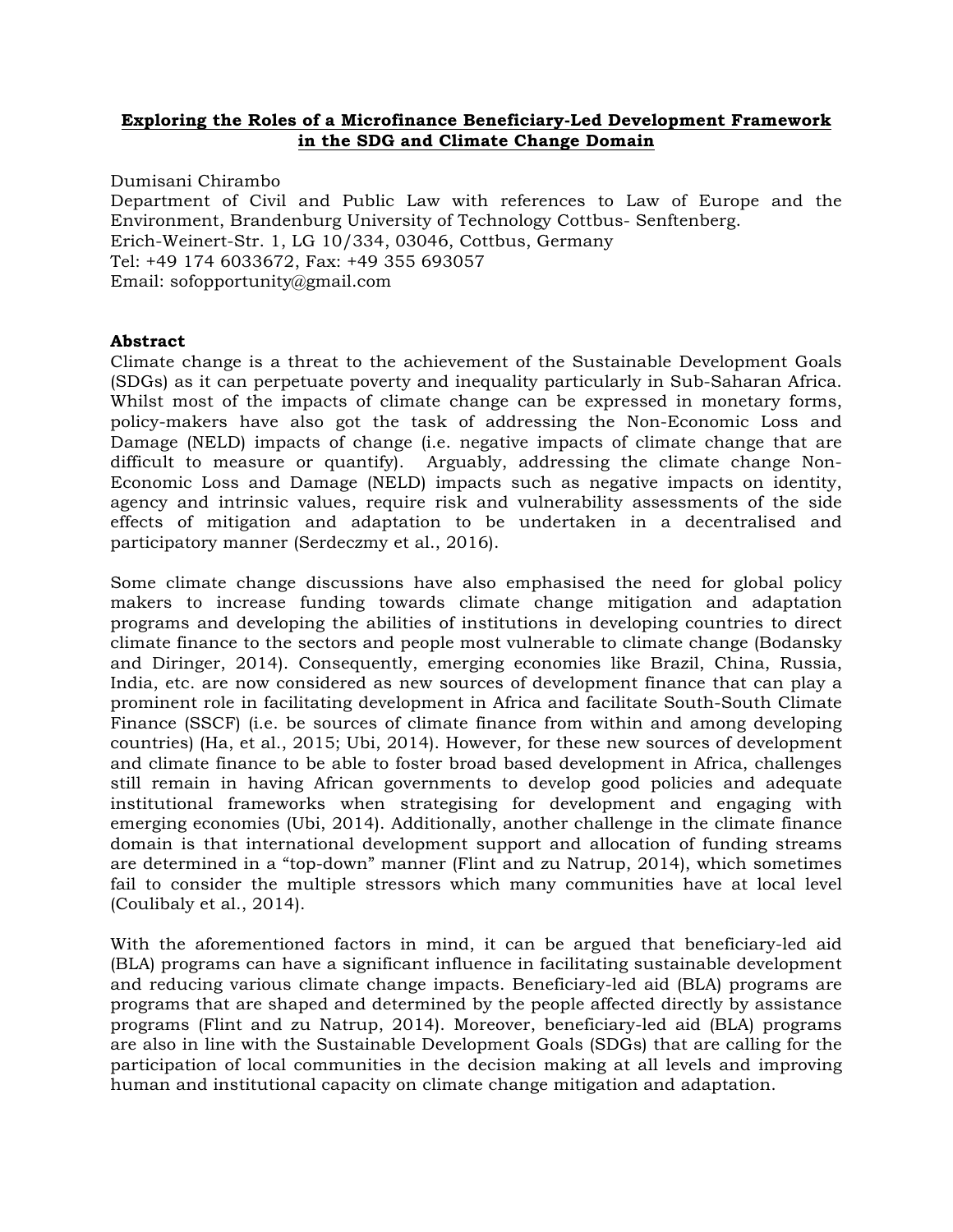This paper presents a beneficiary-led aid (BLA) development framework for microfinance which could be used to develop and support beneficiary-led aid (BLA) climate change programs. The Microfinance Beneficiary Led Development Framework (M-BLDF) presents itself as a polycentric governance approach that can develop the capacities of the informal sector and non-state actors to be agents of economic development that can improve climate change risk management at household and community level.

**Keywords:** Beneficiary Led Aid; Climate Risk Management; Financial Inclusion; South-South Climate Finance (SSCF); Polycentric Governance.

## **1. Introduction**

Remittances, the export of commodities, Foreign Direct Investment (FDI) and Official Development Assistance (ODA)/aid are regarded as sources of Africa's economic growth (Marwan et al., 2013). These financial mechanisms have also been considered as sources of finance to facilitate climate resilient growth and reduce the vulnerability of African communities to climate change when they are integrated with economic growth policies that incorporate investment in skills and access to finance to facilitate pro-poor inclusive growth (Bowen et al 2012). Consequently, the aforementioned financial mechanisms have gained prominence in the climate change policy arena as investments, aid and funding from emerging economies (Brazil, China, Russia, India, etc.) to Africa is increasing. For example, investment commitments in Africa by these emerging financiers jumped from less than US\$1 billion per year before 2004 to US\$8 billion in 2006, and by 2012 this had exceeded US\$20 billion (Ubi, 2014). China has also emerged as Africa's largest trading partner as between 2003 and 2011, FDI from China to Africa increased thirty-fold, from US\$491 million to US\$14.7 billion (ibid) and as of end-2013, China had more Outward Direct Investment (ODI) in Africa (US\$26 billion) than in the United States of America (US\$22 billion) (Chen et al., 2015). Since the current levels of climate finance levels to Africa from the Global North are considered inadequate in terms of the size, source and distribution (Yu, 2014), contemporary commentators like Ha and Hale (2016) and Yu (2014) are of the opinion that emerging economies such as China have the potential to become major contributors of climate finance to other developing countries through South-South Climate Finance (SSCF) modalities. According to Ha and Hale (2016) SSCF takes four major forms: (i) developing countries' contributions to established multilateral funds; (ii) bilateral initiatives; (iii) new Southern-led international organisations like the 'BRICS bank' and the Asian Infrastructure Investment Bank; and (iv) private sector investments.

However, for these new sources of development and climate finance to be able to reduce Africa's climate risks, challenges still remain in having African governments to develop good policies and adequate institutional frameworks when strategising for development and engaging with emerging economies (Ubi, 2014). Additionally, most international development support and allocation of funding streams are determined in a "top-down" manner (Flint and zu Natrup, 2014) hence at local level policymaker and development organisations have problems in developing the abilities of institutions in developing countries to direct climate finance to the sectors and people most vulnerable to climate change, and to adequately address the multiple stressors which many communities have at local level (Bodansky and Diringer, 2014; Coulibaly et al., 2014).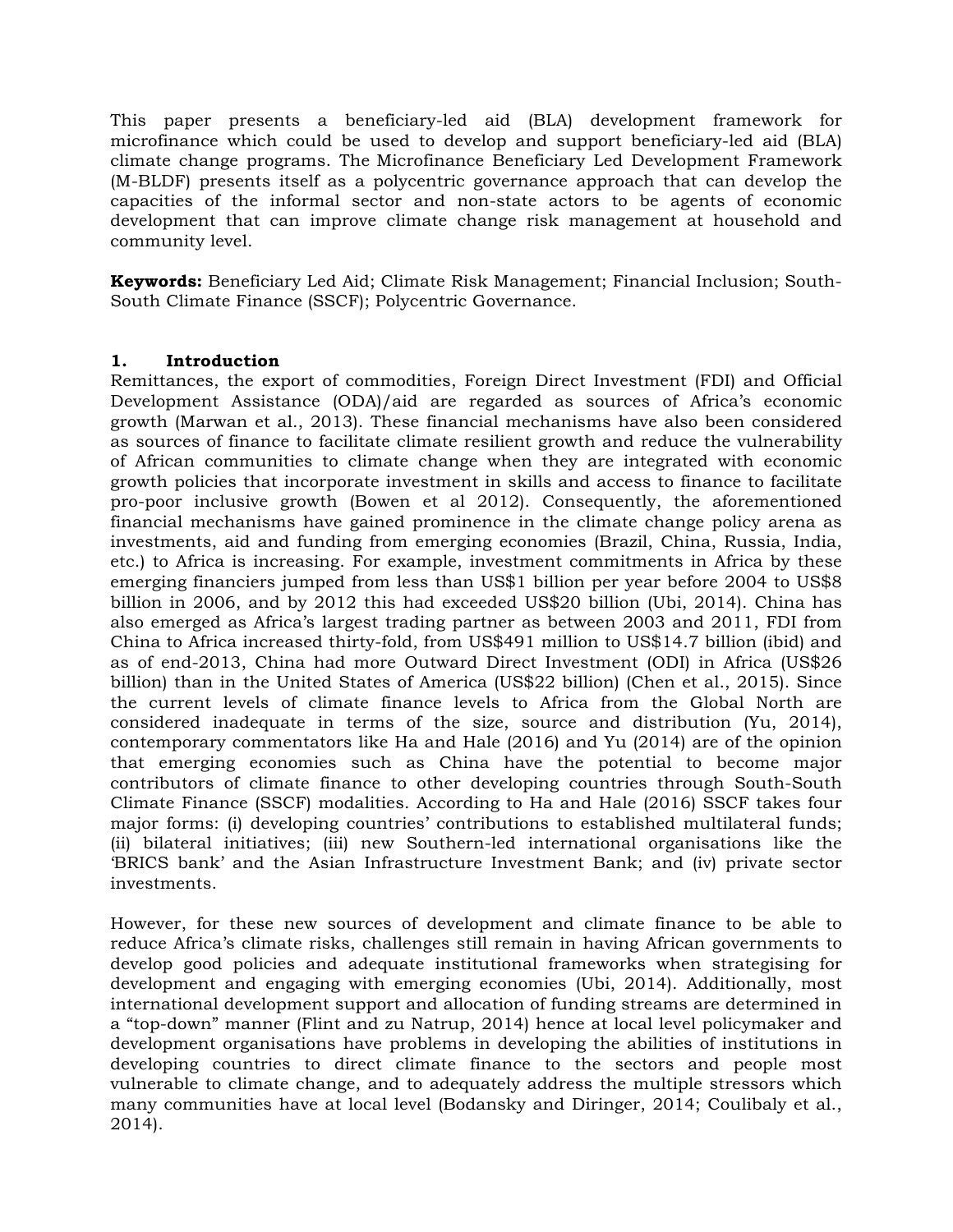## **2. Microfinance and Climate Risk Management in Africa**

Africa faces various challenges in relation to reducing its vulnerability to the impacts of climate change as the continent has weak social policies to improve climate resilience, and has an adaptation deficit caused by a lack of institutional, financial or technological capacity to adapt effectively (Fankhauser and McDermott, 2014). Moreover, whilst most of the impacts of climate change can be expressed in monetary forms, policy-makers have also got the task of addressing the Non-Economic Loss and Damage (NELD) impacts of climate change (i.e. negative impacts of climate change that are difficult to measure or quantify). Arguably, addressing the climate change Non-Economic Loss and Damage (NELD) impacts such as negative impacts on identity, agency and intrinsic values, require risk and vulnerability assessments of the side effects of mitigation and adaptation to be undertaken in a decentralised and participatory manner (Serdeczmy et al., 2016).

The principles of sustainable development as embodied in the Sustainable Development Goals (SDGs) are calling for individuals and institutions to strive to end poverty by 2030. According to the SDGs, key to ensuring that poverty can be eliminated is building the resilience of people in vulnerable situations to climate related economic, social and environmental shocks; and developing policies that promote entrepreneurship and encourage the formalisation of micro, small and medium sized enterprises, including through access to financial services (UN, 2015). Whilst the proximate causes of poverty have been identified, finding the tools and means to address them seems problematic as some reports have indicated that eradicating extreme poverty by 2030, is aspirational and feasible only under very optimistic of scenarios, more particularly for Africa- which is forecasted to continue to have the highest rate and depth of poverty of all regions of the world beyond 2030 (World Bank, 2015).

## **3. Microfinance Beneficiary Led Development Frameworks (M-BLDF)**

Elinor Ostrom, who won the 2009 Nobel Prize in Economic Sciences, was of the view that the major threats to sustainable development such as poverty, climate change and the over exploitation of natural resources can best be addressed through polycentric governance approaches. Polycentric governance approaches are dynamic systems hence enable the experimentation of policies and governance strategies at multiple levels, leading to the development of methods for assessing the benefits and costs of particular strategies adopted in one type of ecosystem to be compared to results obtained in other ecosystems (Ostrom, 2008; 2009; 2010). In order to encourage discourse on the work of Elinor Ostrom, this paper demonstrates the relevance and applicability of a microfinance based polycentric approach to improve climate risk management and attainment of the SDGs in Africa.

Olstrom (2010) suggested that climate change was a complex multi-level problem that would adequately be addressed by complex multi-level systems that are adaptable. This follow that enhanced risk management requires flexible and varied responses; and policy measures that address specific local level needs (Padgham et al., 2015, Dumenu and Obeng, 2016) thereby avoiding one-size-fit-all measures that fail to assign the correct responsibilities to various climate change actors such as government agencies, non-governmental organisations, (formal and informal) businesses and households at various levels. To add to the complexity, is the problem of climate change impacts having temporal and spatial dimensions and generating dynamic risks whereby past data and trends may not be able to provide an accurate guide to the future (World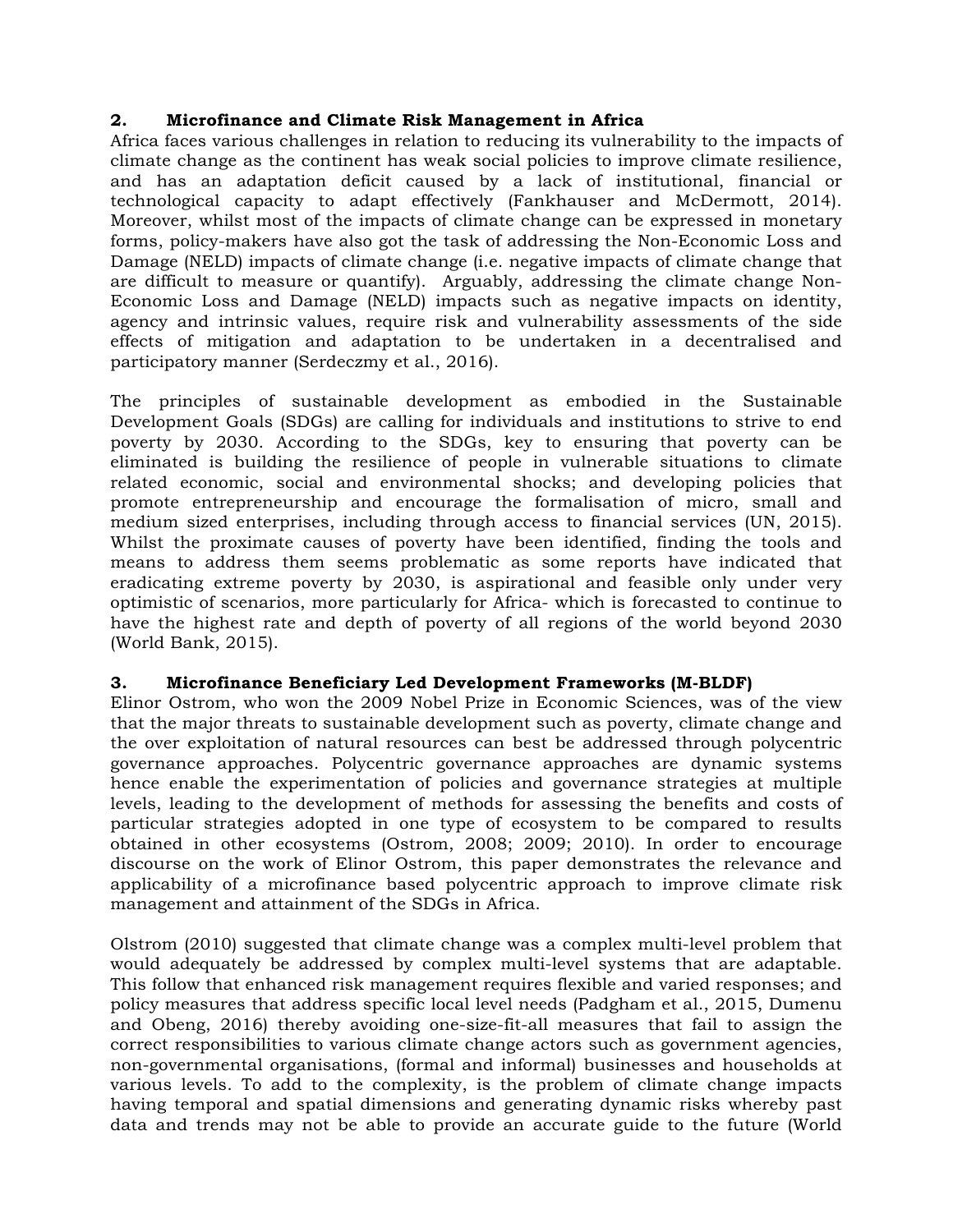Bank, 2010). Arguably, the great challenge that Africa faces to attain sustainable development, and to reduce poverty, climate change risks, and the over exploitation of natural resources is in developing tools, models, institutions, frameworks or governance systems that can simultaneously (i) understand specific, local, risk contexts and trends; (ii) provide appropriate information and finances to businesses/the informal sector, households and communities; and (iii) be adaptable to constantly change to address errors and cope with new developments.

A Microfinance Beneficiary Led Development Framework (M-BLDF) (figure 1) is a "bottom up" and inclusive approach to development as the starting point of the framework is at the base with the beneficiaries whereby the type of aid/support that the beneficiaries ask for the most is what determines how the microfinance institution allocates its resources and strategies higher up in the framework. Within the framework, community boundaries, and political or social units can be a country's constituencies or similar demarcations. Due to the low levels of financial inclusion in Africa, we can assume that in each constituency the microfinance institution either has agents (i.e. branches) or affiliates (i.e. third party organisations be it other microfinance institution or any institution not necessarily in the microfinance sector) who assist it with monitoring of loans, communicating with beneficiaries and training beneficiaries on the use of mobile money services. The information that the beneficiaries provide to the agents/affiliates is what the microfinance institution and other stakeholders can utilise higher up in the framework to improve the formulation of climate change policies, agricultural policies, and urban/rural planning or urban/rural resilience-building and adaptation-planning efforts.



Figure 1. Microfinance Beneficiary Led Development Framework (M-BLDF). Source: Author

# **4. Concluding Remarks**

The M-BLDF mainly serves as a means to provide a sustained systematic collaboration between various development actors and beneficiaries, by creating mutually reinforcing relationships at various levels. The framework therefore improves the disbursement of climate finance to communities, and the generation and dissemination of information